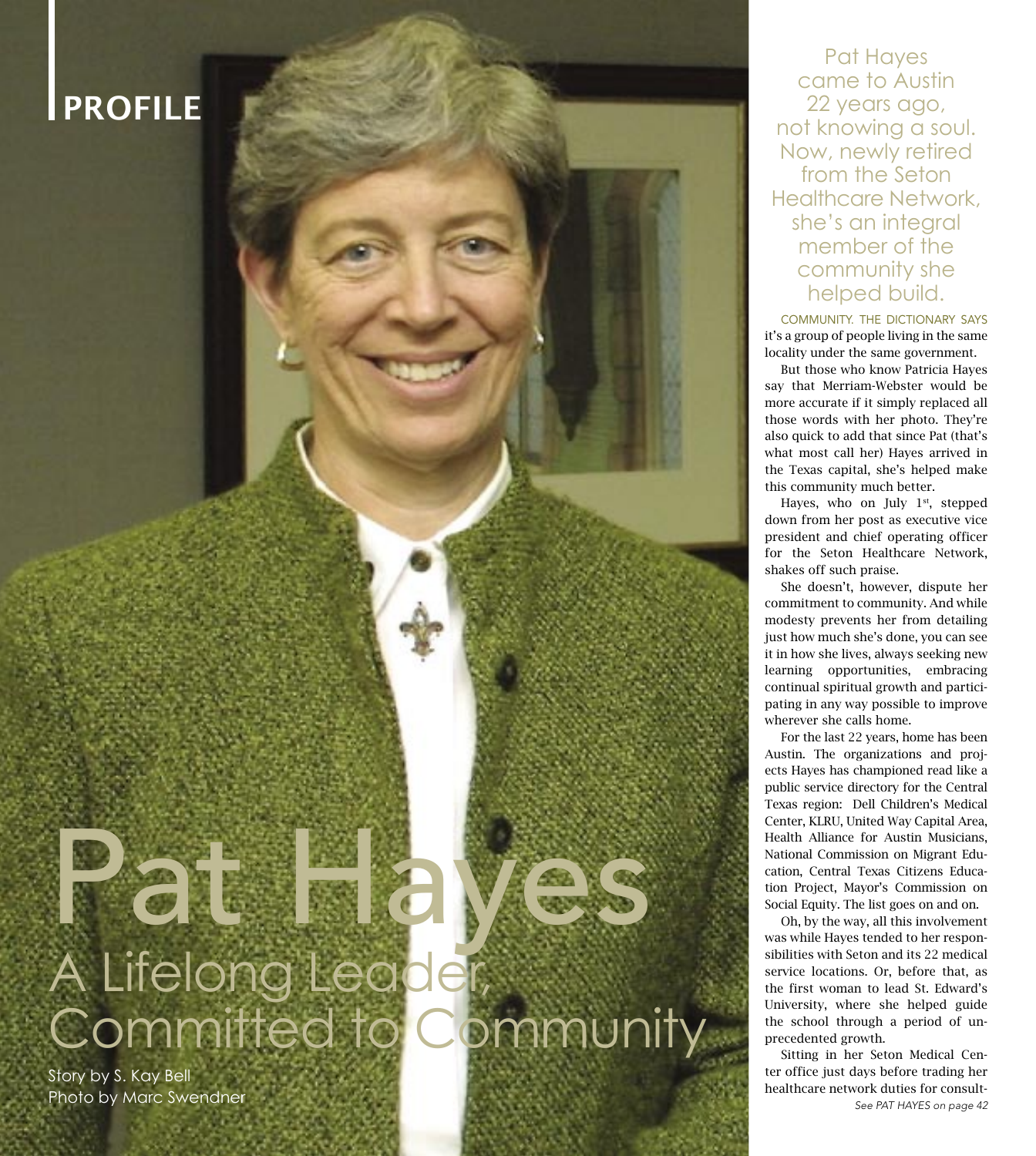## PAT HAYES from page 40

ing, Hayes reflected on her life, her years in Austin and her future plans. A woman of consideration in every sense of the word, she speaks deliberately. A casual listener might interpret her matter-of-fact demeanor as detachment. Don't. Once Hayes starts talking about her life and her life's work, there's no mistaking the passion she brings to every endeavor.

 Hayes' sense of community was formed early, in her upstate New York hometown of Johnson City. "It was a pretty traditional little community, one where there was a lot of values alignment among the PTA and the Girl Scouts and the churches and the neighborhood,"

A just-graduated Hayes, before trading her Johnson City High School books for those at the College of Saint Rose in Albany, NY. "I grew up in a small town in upstate New York, Johnson City...a pretty traditional little community where there was a lot of values alignment among the PTA, the Girl Scouts, the churches she said. "When you went around with your Halloween outfit, people wanted to guess who you were because they knew all the kids in the neighborhood."

 A sense of neighborhood also was a factor in Hayes' choice of college. It was a decision that altered not only her higher-education plans, but ultimately her life.

 She fully intended to follow through on her long-standing plan to major in math at nearby Cornell University. But once she stepped onto the Albany campus of the College of Saint Rose, there was no going back. "I was so taken by the fact that the place was very warm and welcoming," said Hayes. "I just fell in love with it when I saw it."

It also was a particularly exciting

 Being part of such a vibrant educational and spiritual community led Hayes to another critical decision. After two years at the college, she joined the religious order.

 As a Sister of Saint Joseph, Hayes shifted her educational focus. She majored in English, while also teaching high school chemistry and earth science, before heading to Georgetown University in Washington, D.C., to earn her doctorate in philosophy. From there, she planned to return to Saint Rose and teach "for the rest of my life."

 The Second Vatican Council, however, prompted the college to fill its teaching positions with lay people. So Hayes moved into administration, first as director of financial aid and admissions and then in finance.

 "Actually, I backed into it through the physical plant and auxiliary services and personnel and computing," recalled Hayes. "In some ways, the range of all that I got to do – math, English, chemistry, marketing, accounting – was a very empowering environment in which I got to try a lot of stuff.

 "It made me both confident that I could tackle a lot of things and gave When you're in admissions you spend a lot of time talking to 17-year-olds about what they think, which is a very short conversation sometimes."

 Eventually, though, Hayes had some deeper conversations with herself. After 16 years in the Sisters of Saint Joseph, she decided it was time to leave the order and subsequently the college, too.

 "Much to my surprise, I was invited to take the presidency at St. Edward's," said Hayes. In 1984, as the first female and second layperson to lead the university, she arrived on campus "not knowing a person in Texas." That quickly changed.

 "I had really been a back-of-thehouse person," she said. "I hadn't been out in the community, but that's what St. Ed's needed. And the Austin community was really eager to partner, so I got involved in all these things that changed the way I understood the world I was working in."

 Her world expanded further in 1998, when Hayes decided her work at St. Edward's was done. Although unsure about her next step, Hayes did know she wanted to stay in Austin.

and the neighborhood." **The Communication and the neighborhood."** See HAYES RETIREMENT on page 44 "I could have gone on to another